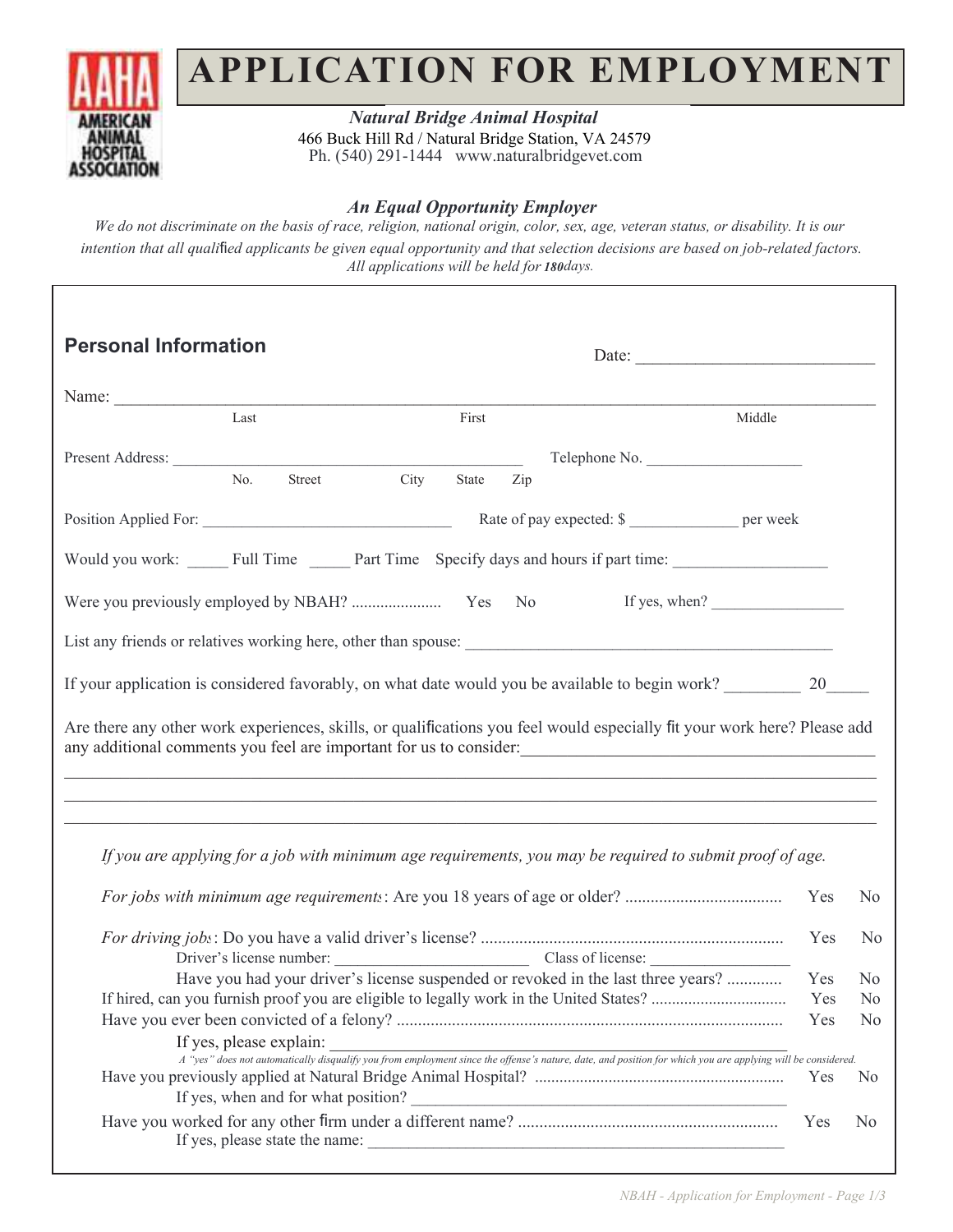| <b>Personal References</b> | (not former employers or relatives) |                     |
|----------------------------|-------------------------------------|---------------------|
| Name & Occupation          | Address                             | <b>Phone Number</b> |
|                            |                                     |                     |
|                            |                                     |                     |
|                            |                                     |                     |
|                            |                                     |                     |

|                    |                               | <b>Membership in Professional / Civic Organizations</b> (no racial, religious, or nationality groups) |
|--------------------|-------------------------------|-------------------------------------------------------------------------------------------------------|
| Name & Description | Dates of Active Participation | Offices Held                                                                                          |
|                    |                               |                                                                                                       |
|                    |                               |                                                                                                       |
|                    |                               |                                                                                                       |
|                    |                               |                                                                                                       |

| <b>Education Record --- Non-Veterinarians Only</b>                                          |                                                                 |            |               |
|---------------------------------------------------------------------------------------------|-----------------------------------------------------------------|------------|---------------|
| Name of School                                                                              | Degree Awarded                                                  | Grade Ave. | <b>Honors</b> |
| High School                                                                                 |                                                                 |            |               |
| College or University                                                                       |                                                                 |            |               |
| Business, Trade, Correspondence or Night School                                             |                                                                 |            |               |
| Other                                                                                       |                                                                 |            |               |
| $\Box$ No<br><b>WMP</b><br><b>Manual Machines</b><br><b>Electric Machines</b><br><b>WMP</b> | Office machines and computers/programs you know how to operate: |            |               |
| Shorthand? $\Box$ Yes $\Box$ No<br><b>WMP</b>                                               |                                                                 |            |               |

## **Education Record --- Veterinarians Only**

| Name of School                                                                    | Degree Awarded | Grade Ave. | <b>Honors</b> |
|-----------------------------------------------------------------------------------|----------------|------------|---------------|
| <b>High School</b>                                                                |                |            |               |
| College or University (Preveterinary)                                             |                |            |               |
| College or University (Veterinary Curriculum)                                     |                |            |               |
| Postgraduate training, including internships (dates, degrees awarded, etc):       |                |            |               |
|                                                                                   |                |            |               |
| Are you board certified? $\Box$ Board Eligible? $\Box$                            |                |            |               |
| List the states in which you are licensed to practice along with license numbers: |                |            |               |
|                                                                                   |                |            |               |
| List all continuing education courses attended in the past 18 months:             |                |            |               |
|                                                                                   |                |            |               |